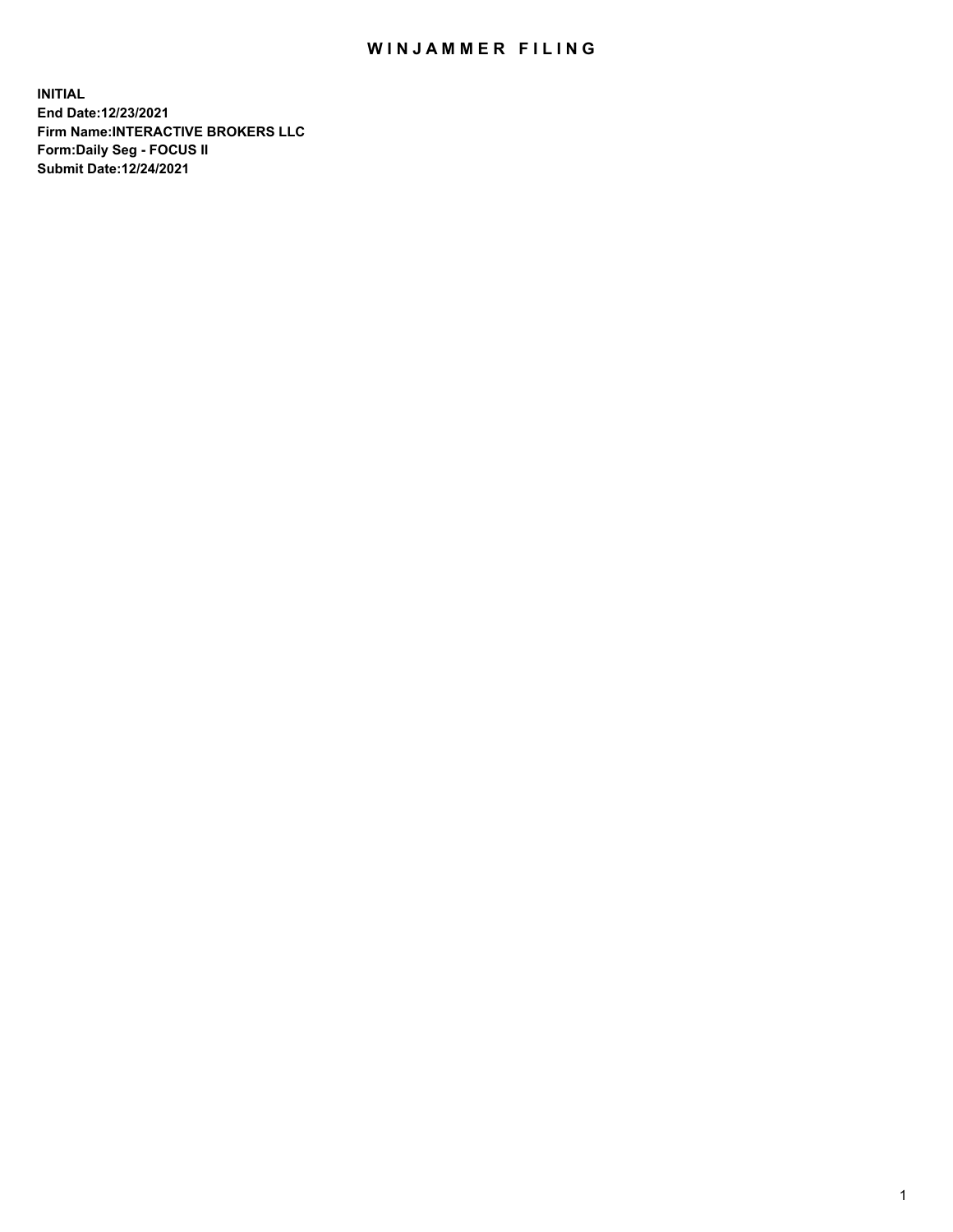**INITIAL End Date:12/23/2021 Firm Name:INTERACTIVE BROKERS LLC Form:Daily Seg - FOCUS II Submit Date:12/24/2021 Daily Segregation - Cover Page**

| Name of Company                                                                                                                                                                                                                                                                                                                | <b>INTERACTIVE BROKERS LLC</b>                                                                           |  |
|--------------------------------------------------------------------------------------------------------------------------------------------------------------------------------------------------------------------------------------------------------------------------------------------------------------------------------|----------------------------------------------------------------------------------------------------------|--|
| <b>Contact Name</b>                                                                                                                                                                                                                                                                                                            | James Menicucci                                                                                          |  |
| <b>Contact Phone Number</b>                                                                                                                                                                                                                                                                                                    | 203-618-8085                                                                                             |  |
| <b>Contact Email Address</b>                                                                                                                                                                                                                                                                                                   | jmenicucci@interactivebrokers.c<br>om                                                                    |  |
| FCM's Customer Segregated Funds Residual Interest Target (choose one):<br>a. Minimum dollar amount: ; or<br>b. Minimum percentage of customer segregated funds required:%; or<br>c. Dollar amount range between: and; or<br>d. Percentage range of customer segregated funds required between:% and%.                          | <u>0</u><br>$\overline{\mathbf{0}}$<br>155,000,000 245,000,000<br>0 <sub>0</sub>                         |  |
| FCM's Customer Secured Amount Funds Residual Interest Target (choose one):<br>a. Minimum dollar amount: ; or<br>b. Minimum percentage of customer secured funds required:%; or<br>c. Dollar amount range between: and; or<br>d. Percentage range of customer secured funds required between:% and%.                            | <u>0</u><br>$\overline{\mathbf{0}}$<br>80,000,000 120,000,000<br><u>00</u>                               |  |
| FCM's Cleared Swaps Customer Collateral Residual Interest Target (choose one):<br>a. Minimum dollar amount: ; or<br>b. Minimum percentage of cleared swaps customer collateral required:% ; or<br>c. Dollar amount range between: and; or<br>d. Percentage range of cleared swaps customer collateral required between:% and%. | $\overline{\mathbf{0}}$<br>$\underline{\mathbf{0}}$<br>$\underline{0}$ $\underline{0}$<br>0 <sub>0</sub> |  |

Attach supporting documents CH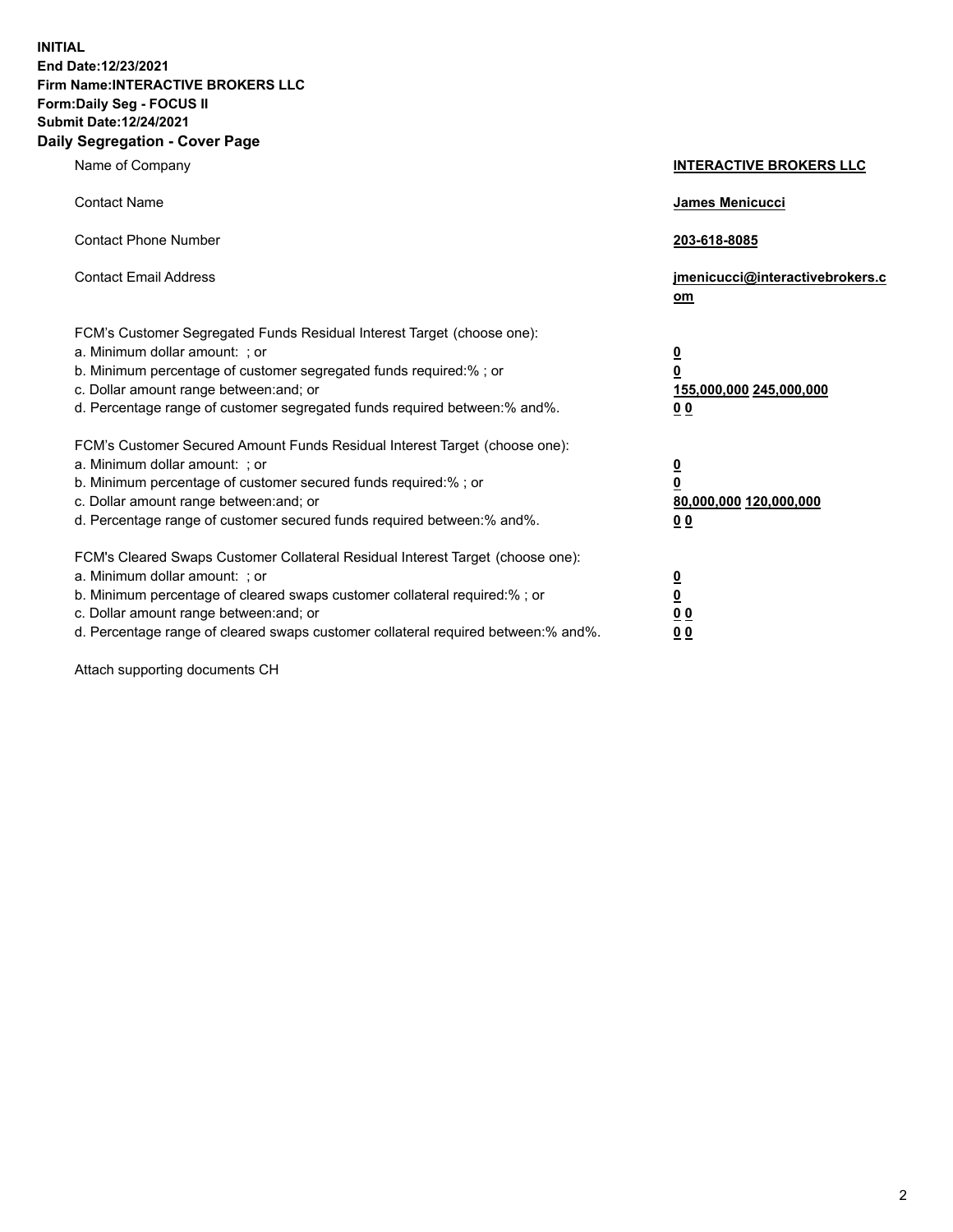## **INITIAL End Date:12/23/2021 Firm Name:INTERACTIVE BROKERS LLC Form:Daily Seg - FOCUS II Submit Date:12/24/2021 Daily Segregation - Secured Amounts**

| $0$ [7305]<br>488, 117, 376 [7315]<br>$0$ [7317]<br>4,330,660 [7325]<br>119,004 [7335]<br>-4,960 [7337]<br>492,562,080 [7345]<br>4,630 [7351]<br>0 [7352] 4,630 [7354]<br>492,566,710 [7355] |
|----------------------------------------------------------------------------------------------------------------------------------------------------------------------------------------------|
|                                                                                                                                                                                              |
|                                                                                                                                                                                              |
|                                                                                                                                                                                              |
|                                                                                                                                                                                              |
|                                                                                                                                                                                              |
|                                                                                                                                                                                              |
|                                                                                                                                                                                              |
|                                                                                                                                                                                              |
|                                                                                                                                                                                              |
|                                                                                                                                                                                              |
|                                                                                                                                                                                              |
|                                                                                                                                                                                              |
|                                                                                                                                                                                              |
|                                                                                                                                                                                              |
|                                                                                                                                                                                              |
| 492,566,710 [7360]                                                                                                                                                                           |
|                                                                                                                                                                                              |
|                                                                                                                                                                                              |
|                                                                                                                                                                                              |
| 81,149,290 [7500]                                                                                                                                                                            |
| 0 [7520] 81,149,290 [7530]                                                                                                                                                                   |
|                                                                                                                                                                                              |
| 250,290,000 [7540]                                                                                                                                                                           |
| 0 [7560] 250,290,000 [7570]                                                                                                                                                                  |
|                                                                                                                                                                                              |
| $0$ [7580]                                                                                                                                                                                   |
| $0$ [7590]                                                                                                                                                                                   |
| $0$ [7600]                                                                                                                                                                                   |
| $0$ [7610]                                                                                                                                                                                   |
| 0 [7615] 0 [7620]                                                                                                                                                                            |
|                                                                                                                                                                                              |
| $0$ [7640]                                                                                                                                                                                   |
| $0$ [7650]                                                                                                                                                                                   |
| $0$ [7660]                                                                                                                                                                                   |
| $0$ [7670]                                                                                                                                                                                   |
| 0 [7675] 0 [7680]                                                                                                                                                                            |
|                                                                                                                                                                                              |
| 277,774,614 [7700]                                                                                                                                                                           |
| $0$ [7710]                                                                                                                                                                                   |
| 6,055,013 [7720]                                                                                                                                                                             |
| 119,004 [7730]                                                                                                                                                                               |
| <u>-4,960</u> [7735] <u>283,943,671</u> [7740]                                                                                                                                               |
| 0 [7760]                                                                                                                                                                                     |
| $0$ [7765]                                                                                                                                                                                   |
| 615,382,961 [7770]                                                                                                                                                                           |
|                                                                                                                                                                                              |
| 122,816,251 [7380]                                                                                                                                                                           |
|                                                                                                                                                                                              |
| 80,000,000 [7780]<br>42,816,251 [7785]                                                                                                                                                       |
|                                                                                                                                                                                              |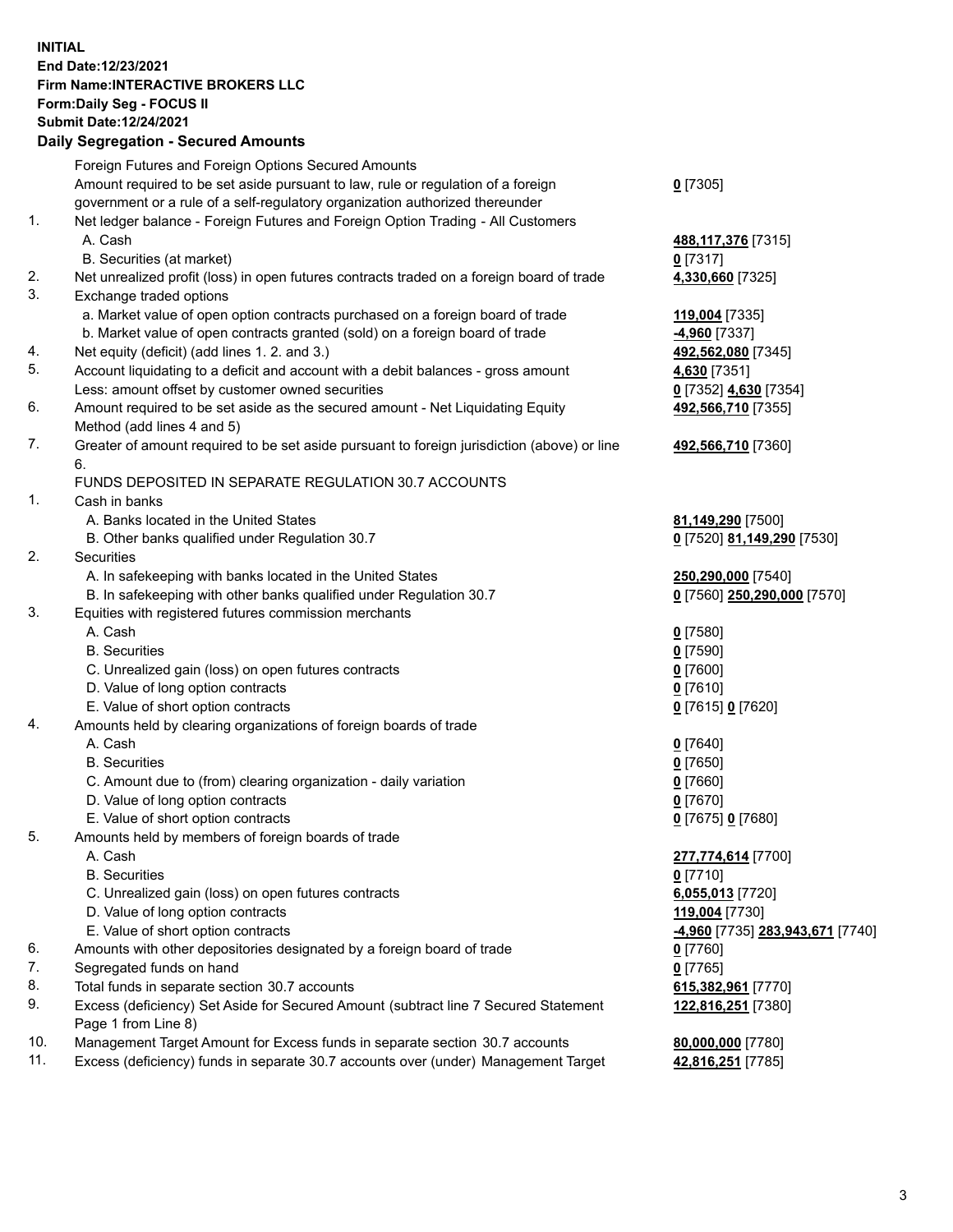**INITIAL End Date:12/23/2021 Firm Name:INTERACTIVE BROKERS LLC Form:Daily Seg - FOCUS II Submit Date:12/24/2021 Daily Segregation - Segregation Statement** SEGREGATION REQUIREMENTS(Section 4d(2) of the CEAct) 1. Net ledger balance A. Cash **7,605,337,341** [7010] B. Securities (at market) **0** [7020] 2. Net unrealized profit (loss) in open futures contracts traded on a contract market **111,714,435** [7030] 3. Exchange traded options A. Add market value of open option contracts purchased on a contract market **471,816,205** [7032] B. Deduct market value of open option contracts granted (sold) on a contract market **-403,122,505** [7033] 4. Net equity (deficit) (add lines 1, 2 and 3) **7,785,745,476** [7040] 5. Accounts liquidating to a deficit and accounts with debit balances - gross amount **1,048,233** [7045] Less: amount offset by customer securities **0** [7047] **1,048,233** [7050] 6. Amount required to be segregated (add lines 4 and 5) **7,786,793,709** [7060] FUNDS IN SEGREGATED ACCOUNTS 7. Deposited in segregated funds bank accounts A. Cash **1,500,564,349** [7070] B. Securities representing investments of customers' funds (at market) **4,131,282,020** [7080] C. Securities held for particular customers or option customers in lieu of cash (at market) **0** [7090] 8. Margins on deposit with derivatives clearing organizations of contract markets A. Cash **1,986,270,651** [7100] B. Securities representing investments of customers' funds (at market) **340,893,164** [7110] C. Securities held for particular customers or option customers in lieu of cash (at market) **0** [7120] 9. Net settlement from (to) derivatives clearing organizations of contract markets **42,673,979** [7130] 10. Exchange traded options A. Value of open long option contracts **471,816,205** [7132] B. Value of open short option contracts **-403,122,505** [7133] 11. Net equities with other FCMs A. Net liquidating equity **0** [7140] B. Securities representing investments of customers' funds (at market) **0** [7160] C. Securities held for particular customers or option customers in lieu of cash (at market) **0** [7170] 12. Segregated funds on hand **0** [7150] 13. Total amount in segregation (add lines 7 through 12) **8,070,377,863** [7180] 14. Excess (deficiency) funds in segregation (subtract line 6 from line 13) **283,584,154** [7190] 15. Management Target Amount for Excess funds in segregation **155,000,000** [7194] 16. Excess (deficiency) funds in segregation over (under) Management Target Amount **128,584,154** [7198]

Excess